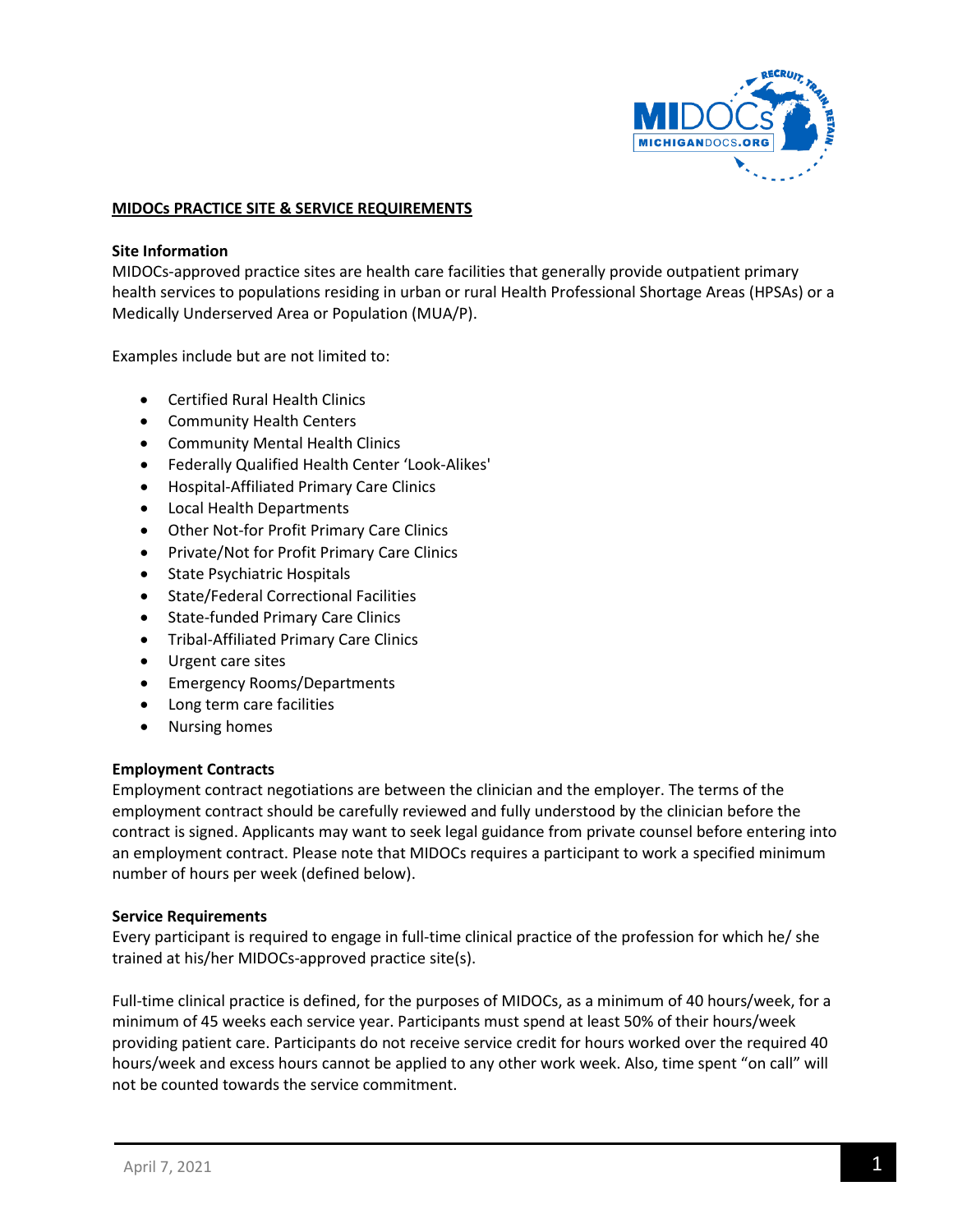### **Inpatient Settings**

Inpatient hospital settings may be eligible MIDOCs practice sites if they are located in an area of Michigan with a HPSA (Health Professional Shortage Area) or MUA/P (Medically Underserved Area/Place) designation. Hospitalists may qualify for MIDOCs as long as they can consistently meet the required minimum number of 20 direct patient care hours per week.

## **Administration, Management, Teaching, Etc.**

Clinical-related administrative, management or other activities may include charting, care coordination activities, training, laboratory follow-up, patient correspondence, attending staff meetings, activities related to maintaining professional licensure and other non-treatment related activities pertaining to the participant's approved MIDOCs practice. Any time spent in a management role is also considered to be an administrative activity. The duties of a medical director are also considered primarily administrative, and MIDOCs applicants serving in such a capacity should keep in mind that they must provide direct patient care for at least 20 hours per week.

Teaching activities, to qualify as clinical practice, require MIDOCs participants to provide clinical education to students and residents in their area of expertise at the approved practice site(s). All teaching must be conducted at the MIDOCs-approved practice site(s). The clinical education may:

(1) Be conducted as part of an accredited clinical training program;

(2) Include the clinical supervision of a student/resident that is required in order for that student/resident to receive a license under State law; or

(3) Include mentoring that is conducted as part of the Health Careers Opportunity Program (HCOP), or the Centers of Excellence program.

Clinical service provided by MIDOCs participants while a student/resident observes, should be counted as patient care, not teaching, as the MIDOCs participant is treating the patient.

# **Requirements for School-Based Clinics**

For providers working at a MIDOCs-approved school-based clinic, MIDOCs requires that the schoolbased clinic be open year-round with sufficient patient visits to meet the clinical service requirements, or the provider will be required to work at additional suitable MIDOCs-approved sites to meet the clinical practice requirements.

#### **Telemedicine**

Subject to the restrictions below, MIDOCs will consider telemedicine as patient care when both the originating site (location of the patient) and the distant site (the MIDOCs- approved site where the MIDOCs clinician works) are located in a Health Professional Shortage Area (HPSA) or Medically Underserved Area or Population (MUA/P) within Michigan.

- Telemedicine services must be furnished using an interactive telecommunications system, defined as multimedia communications equipment that includes, at a minimum, audio and video equipment permitting two-way, real time interactive communication between the patient at the originating site and the MIDOCs clinician at the distant site.
- Telephones, facsimile machines, and electronic mail systems do not meet the definition of an interactive telecommunications system.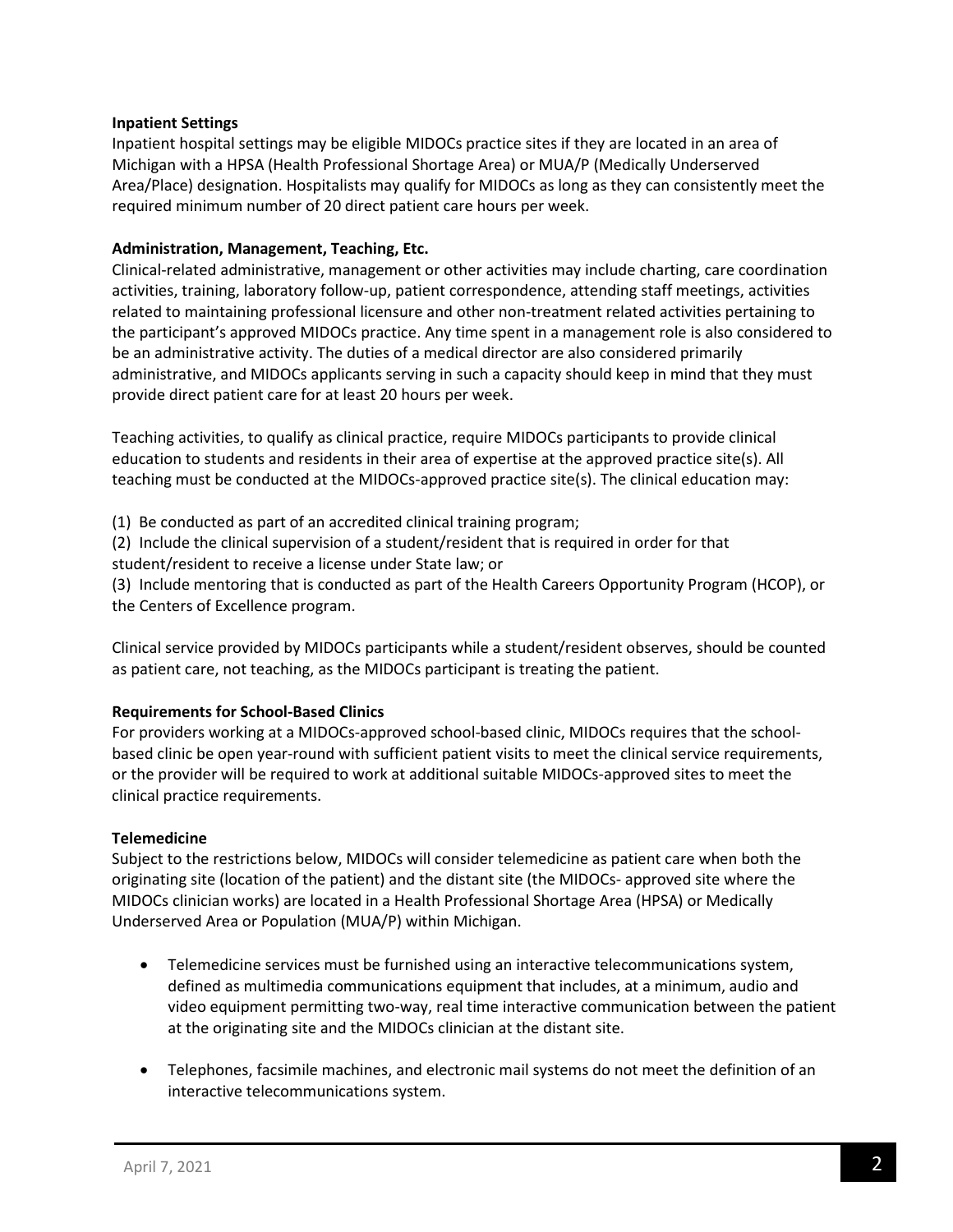## **Absences Policy**

Please note that the information provided below pertains to compliance with the MIDOCs service obligation and is not a guarantee that a practice site will allow any particular amount of leave. MIDOCs participants are allowed to spend no more than 35 full-time workdays per service year away from the MIDOCs-approved practice site for vacation, holidays, continuing professional education, illness, or any other reason.

If a participant works more than the minimum 40 hours per week, the only time spent away from the site that will need to be reported (see below "In-Service Verification") and deducted from the allowed absences per service year (as set forth above) are the hours of absence that cause a participant's work hours to fall below the MIDOCs-required minimum number of hours per week. For example, a participant who works 50 hours a week would not need to report 10 hours of sick leave because the participant meets the MIDOCs minimum service requirement of 40 hours a week.

MIDOCs-approved absences over 35 workdays will result in the extension of the participant's service commitment. Participants who have a medical or personal emergency that will result in an extended period of absence will need to request a suspension of the MIDOCs service commitment and provide supporting documentation. MIDOCs cannot guarantee that a suspension request will be approved. If a suspension is requested and approved, the participant's service commitment end date will be extended accordingly. See "Suspension, Waiver, and Cancellation".

## **Maternity/Paternity/Adoption Leave Policy**

Maternity/paternity/adoption leave of 12 weeks or fewer will be automatically approved by MIDOCs, if documented with the MIDOCs office. If participants plan to be away from their site for maternity/paternity/adoption leave, they are required to inform the MIDOCs office before taking the leave. MIDOCs will allow participants to be away from their site within the timeframes established by the Family Medical Leave Act (up to 12 weeks); however, the participant must also adhere to the leave policies of his/her MIDOCs-approved practice site. If participants plan to take additional leave, they are required to request a medical suspension (see "Suspension"), which needs to be approved by MIDOCs. Requests should be submitted to the MIDOCs office. Remember that a participant is required to serve a minimum of 45 weeks per service year and is allowed to be away from the MIDOCs-approved practice site for no more than 35 workdays per service year; therefore, a participant's obligation end date will be extended for each day of absence over the allowable 35 workdays.

#### **In-Service Verification**

Every 6 months, MIDOCs verifies that participants are fulfilling their service obligation by meeting program requirements. The In-Service Verification (ISV) form must be completed by the participant and the practice site manager and returned to the MIDOCs office. By completing and signing the In- Service Verification, the participant and the site are certifying the participant's compliance (or noncompliance) with the clinical practice requirements during the preceding 6-month period. The verification will also record the time spent away from the practice site, and hours that fall below 40 hours/week. A day is counted as an 8-hour day.

The practice site manager must complete the 6-month In-Service Verification in order for the participant to remain in compliance, and it is the participant's responsibility to ensure that the In- Service Verification form is accurate and timely submitted. Participants who fail to ensure that their 6-month In-Service Verifications are completed and submitted on time risk not receiving service credit.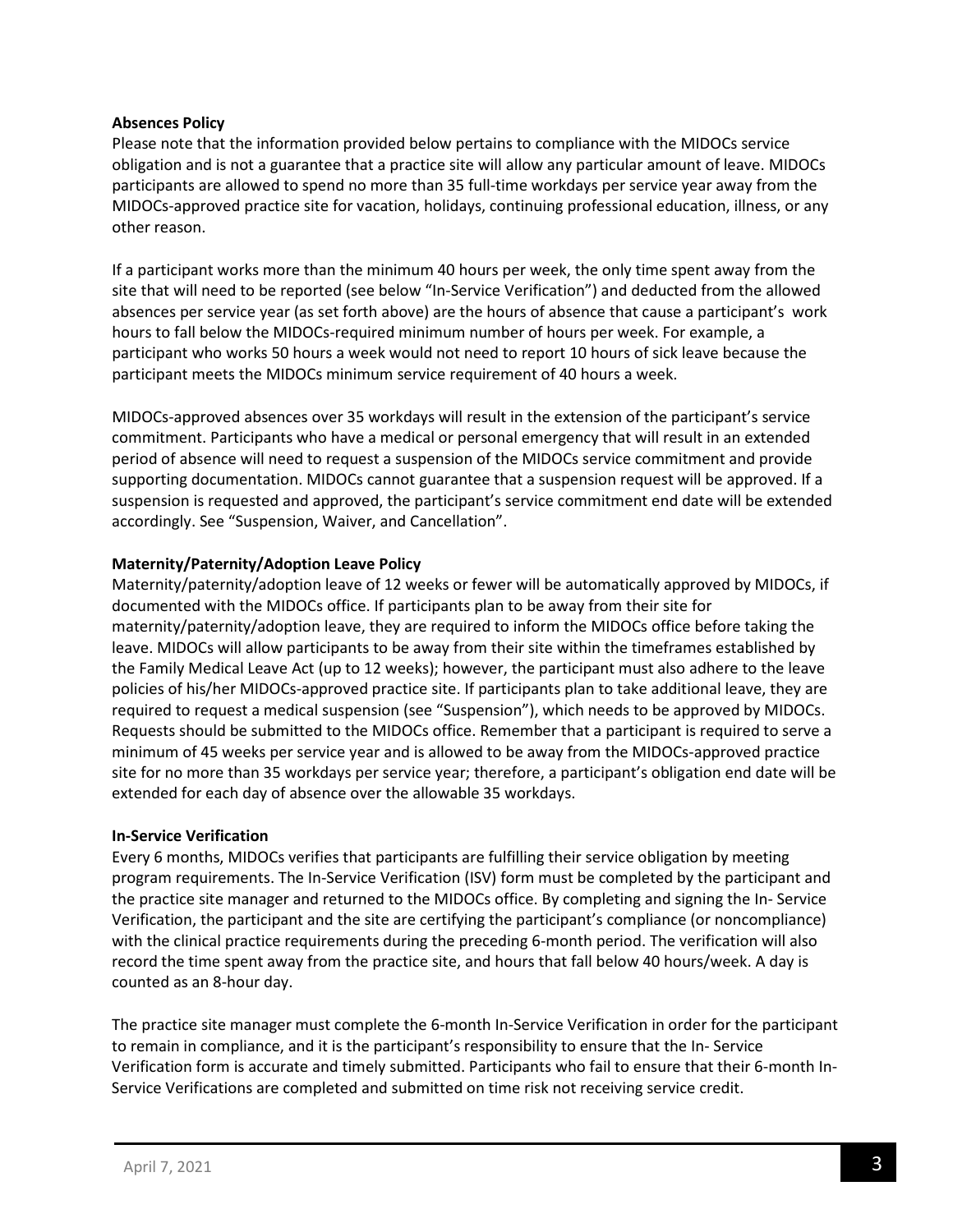The provider should initiate regular communication and follow up with the practice site manager to ensure that ISV is completed accurately and in a timely manner.

### **CHANGING JOBS**

MIDOCs expects that participants will fulfill their obligation at the original MIDOCs-approved practice site(s) identified in their MIDOCs Agreement that applicants are required to submit along with a copy of their signed employment contract. If a participant feels he/she can no longer continue working at the approved practice site, the participant should discuss the situation and/or concerns with his/her practice site manager and must contact the MIDOCs office immediately. If the participant leaves his/her practice site(s) without prior approval of the MIDOCs office, he/she may be placed in default as of the date he/she stopped providing patient care at the MIDOCs-approved practice site and become liable for the monetary damages specified in this Guidance (see "Breaching The MIDOCs Agreement").

## **Site Change**

Participants who require a site change to another practice site must request a transfer through the MIDOCs office. The site change must be approved by the MIDOCs director prior to the participant beginning work at the new site. If a participant begins employment at a site before obtaining approval from the MIDOCs office, he/she may not receive service credit for the time period between his/her last day providing patient care at the prior practice site and resumption of service at the transfer site following MIDOCs approval. If the proposed site is disapproved by the MIDOCs office and the participant refuses assignment to another MIDOCs-approved practice site, he/she may be placed in default.

## **Unemployment**

MIDOCs recognizes that circumstances may arise whereby a participant feels that he/she can no longer continue serving at his/her assigned practice site. In some of these situations, the participant may be eligible to transfer to another MIDOCs-approved site to continue service in accordance with the requirements specified in this Guidance.

Participants who resign or are terminated from their MIDOCs-approved site(s) must contact the MIDOCs office immediately. If MIDOCs deems the participant eligible for a transfer, the participant will be granted a certain time frame in which to obtain and accept an employment offer at an approved practice site. Although MIDOCs may assist unemployed participants with identifying suitable positions at MIDOCs-approved sites (referred to as "site assistance"), it is the participant's responsibility to obtain employment at a MIDOCs-approved site. Unemployed participants may be expected to relocate in order to fulfill their MIDOCs obligation.

# **Working at Sites That Are Not MIDOCs-Approved**

Participants who are asked to work at a clinic that is not listed in the MIDOCs Agreement must immediately notify the MIDOCs office. Time spent at unapproved clinics will not count towards the service commitment.

**QUESTIONS?** If you need help determining whether a practice site qualifies, or have other questions, contact Amy Hoge, MIDOCs Executive Director at [amy.hoge@mhc.org](mailto:amy.hoge@mhc.org) or (231) 499-5136.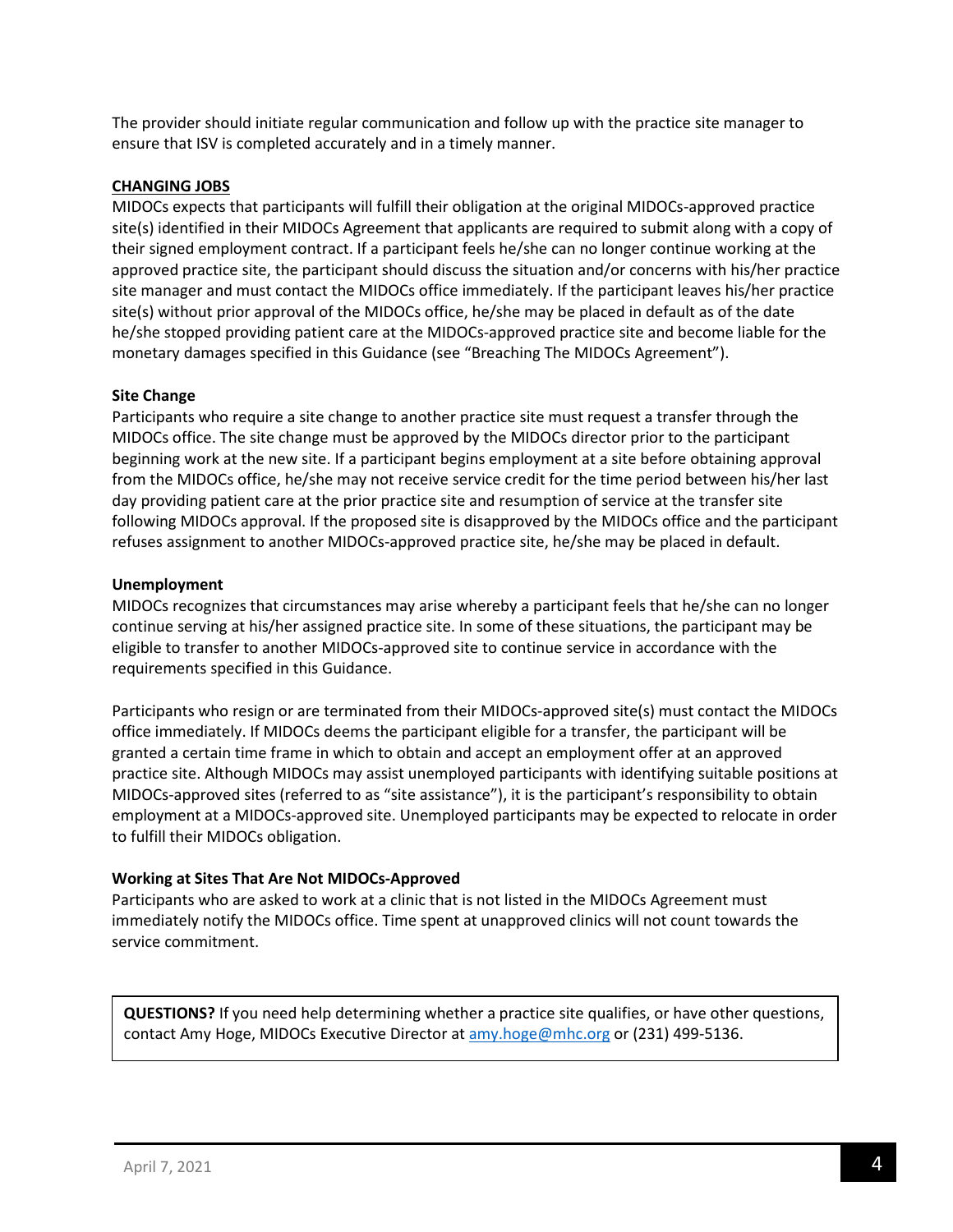### **SUSPENSION, WAIVER, AND CANCELLATION**

### **Agreement Terminations**

MIDOCs requires participants to fulfill their service obligation without excessive absences or significant interruptions in service. Participants are allowed approximately 7 weeks of leave per service year; however, circumstances might occur that will prevent a participant from staying within this timeframe. In these cases, MIDOCs may, under certain circumstances, suspend (i.e., put "on hold") the MIDOCs service obligation. In addition, MIDOCs may waive (i.e., excuse) the MIDOCs service or payment obligation.

- (1) **Suspension**. A suspension of the MIDOCs commitment may be granted if compliance with the commitment by the participant: (i) is temporarily impossible, or (ii) would involve a temporary extreme hardship such that enforcement of the commitment would be unconscionable. Periods of approved suspension of service will extend the participant's service commitment end date. The major categories of suspension are set forth below. Suspension requests are submitted through to the MIDOCs Executive Director at amy.hoge@mhc.org.
	- a. **Leave of Absence for Medical or Personal Reasons**. A suspension may be granted for up to one year, if the participant provides independent medical documentation of a physical or mental health disability, or personal circumstances, including a terminal illness of an immediate family member (e.g. – child or spouse, including same-sex spouse), which results in the participant's temporary inability to perform the MIDOCs service obligation.
	- b. **Maternity/Paternity/Adoption Leave**. If the participant's maternity/paternity/adoption leave will exceed 12 weeks during a service year, a suspension may be granted by MIDOCs based on documented medical need.
	- c. **Call to Active Duty in the Armed Forces.** Participants who are military reservists and are called to active duty must submit a request for a MIDOCs service suspension. The period of active military duty will not be credited towards the MIDOCs service obligation. Suspensions for active duty military assignment are granted for up to one year, beginning on the activation date described in the reservist's call to active duty order. A copy of the order to active duty must be provided to the MIDOCs office with the request for a suspension. In the event that the MIDOCs participant's period of activity duty with the Armed Forces entity is extended beyond the approved suspension period, the participant must contact the MIDOCs office for guidance on how to request an extension of the suspension period.
- (2) **Waiver**. A waiver permanently relieves the participant of all or part of the MIDOCs commitment. A waiver may be granted only if the participant demonstrates that compliance with his/her commitment is permanently impossible or would involve an extreme hardship such that enforcement of the commitment would be unconscionable. A waiver request must be submitted to the MIDOCs office by a signed request letter, including the reason(s) the waiver is being sought. The participant will be contacted regarding the medical and financial documentation necessary to complete the waiver request. All documents can be submitted to the MIDOCs office. Note that waivers are not routinely granted, and require documentation of compelling circumstances.

# (3) **Cancellation of MIDOCs Obligation**

The MIDOCs obligation will be cancelled in its entirety in the event of a participant's death. No liability will be transferred to the participant's heirs.